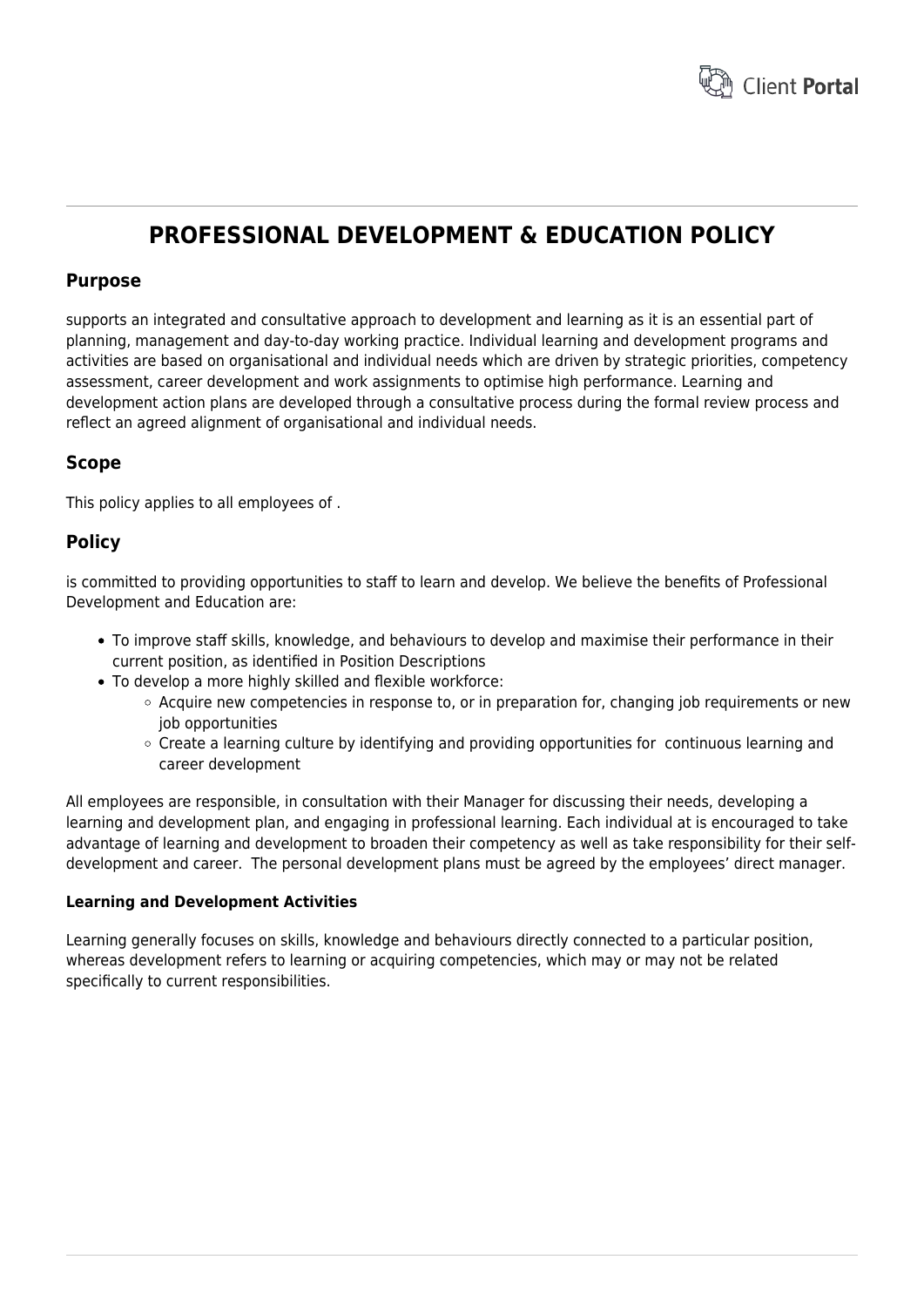

uses a range of activities to support learning and development and selects the most appropriate activities to meet the employees identified needs including:

- A employee induction program
- Internal and external training sessions
- Self study
- Mentoring (internal or external)
- Activities conducted by the relevant professional bodies
- Job based activities and assignments
- Establishment and development of appropriate relationships including:
	- Conferences and seminars
	- Professional memberships
- Short Courses and Formal Study Programs:
	- Company provided training
	- Accreditations, certifications and professional qualifications
	- Educational assistance

### **Learning and Development Identification**

Training, development and education needs will be identified by employees and their Manager formally (at the time of the performance review) and informally (as required). Training, development and education needs may be identified by a number of mechanisms by either management or employees (via Performance Review) by:

- Identifying organisational or productivity challenges:
	- Low productivity or high costs
	- $\circ$  Client needs and expectations not being met
	- o Grievances or high employee turnover or absenteeism
- Analysing jobs and employees:
	- Through analysing Position specification and skills and competency fit
	- Anticipating future needs of the organisation
- Implementation of new services, technology or organisational change

Evaluation will be undertaken by direct employee feedback and management review through the Personal Action and Development Planning Process [\(FOR10](https://www.hrtemplates.com.au/form_templates/hr-for10-padp-review-part-1/)).